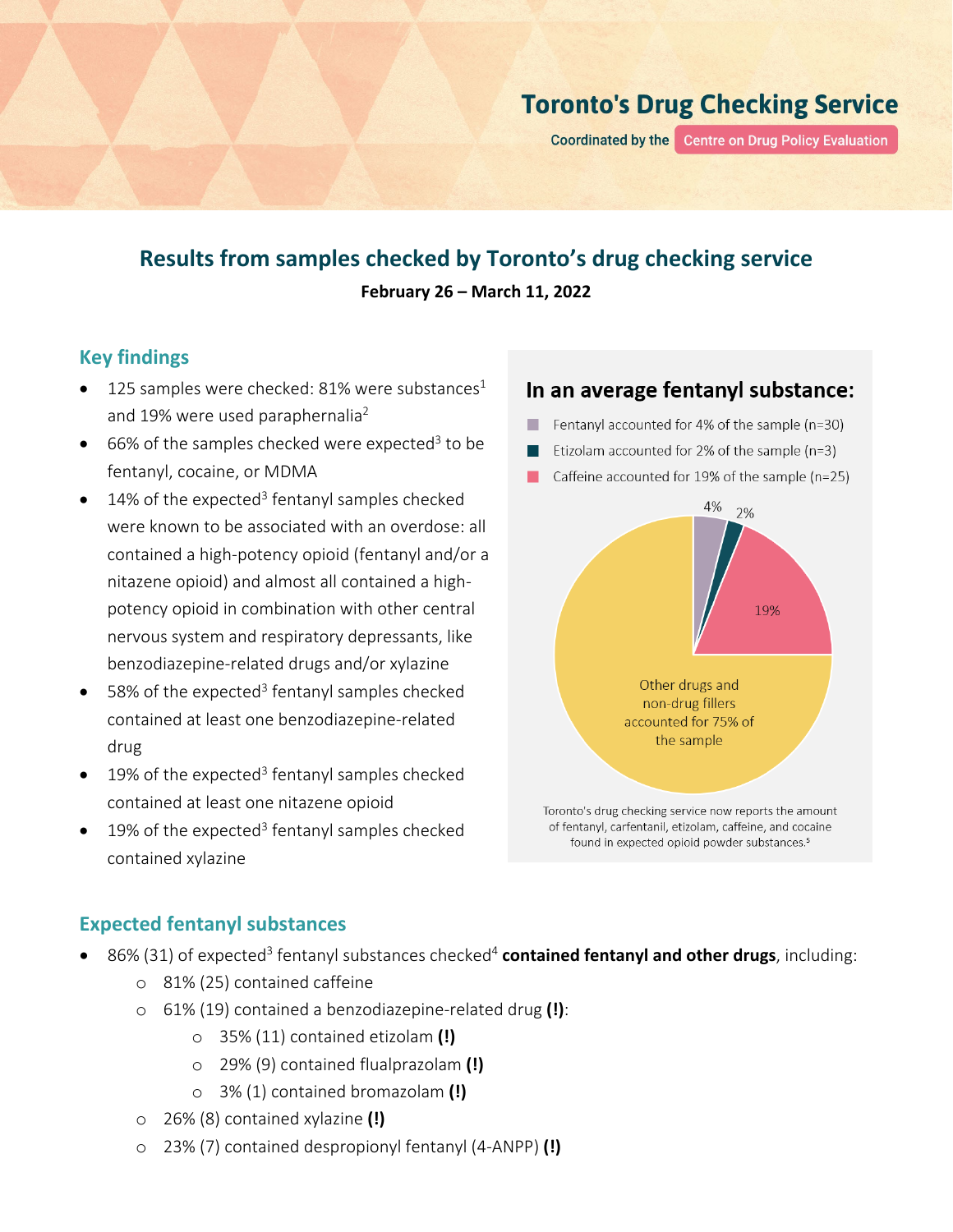- o 23% (7) contained a nitazene opioid **(!)**:
	- o 13% (4) contained isotonitazene/protonitazene6 **(!)**
	- o 10% (3) contained metonitazene **(!)**
	- o 6% (2) contained etonitazepyne **(!)**
- o 3% (1) contained phenacetin **(!)**

### **Unexpected noteworthy drugs found in other expected substances**

- 9% (6) of the remaining substances checked,<sup>4</sup> meaning substances that weren't expected<sup>3</sup> to be fentanyl, **contained an unexpected noteworthy drug**, including:
	- o 15% (2) of **expected cocaine substances** contained levamisole **(!)**
	- o 100% (2) of **expected crack cocaine substances** contained phenacetin **(!)**
	- o 25% (1) of **expected oxycodone (OxyContin) substances** contained fentanyl **(!)**
	- o One **expected MDMA substance that did not contain MDMA** contained flubromazolam (benzodiazepine-related) **(!)**

#### **Notes**

**1 | Substances**: Two types of samples are accepted by Toronto's drug checking service: substances and used paraphernalia. Substances could be a small amount of powder, crystals, or rocks, a crushed bit of a pill, blotter, or a small amount of liquid.

**2 | Used paraphernalia**: Two types of samples are accepted by Toronto's drug checking service: substances and used paraphernalia. Used paraphernalia could be a used cooker or filter, or leftover liquid from a syringe.

**3 | Expected (drug)**: When a sample is submitted to be checked, the drug that sample was bought or got as is recorded. We call it the "expected drug". Knowing the expected drug helps us tailor our harm reduction advice. It also helps us understand contamination to drugs rather than combinations of drugs (e.g., fentanyl was found in a cocaine sample rather than fentanyl and cocaine were found together).

**4 | Reason for reporting only substance samples**: While Toronto's drug checking service checks both substances and used paraphernalia, we're sharing findings from substances only. Paraphernalia, like cookers, are often re-used. The mass spectrometry technologies used for this drug checking service are so sensitive that very trace amounts of drugs may be found. This means that when paraphernalia is reused, drugs from past use may present in the results for the sample that is being checked. This can interfere with up-to-date drug supply monitoring, so we've excluded used paraphernalia from this report.

**5 | Average amount of drugs found**: Toronto's drug checking service can now report the amount of fentanyl, cocaine, carfentanil, etizolam, and caffeine found as a proportion of the total sample submitted